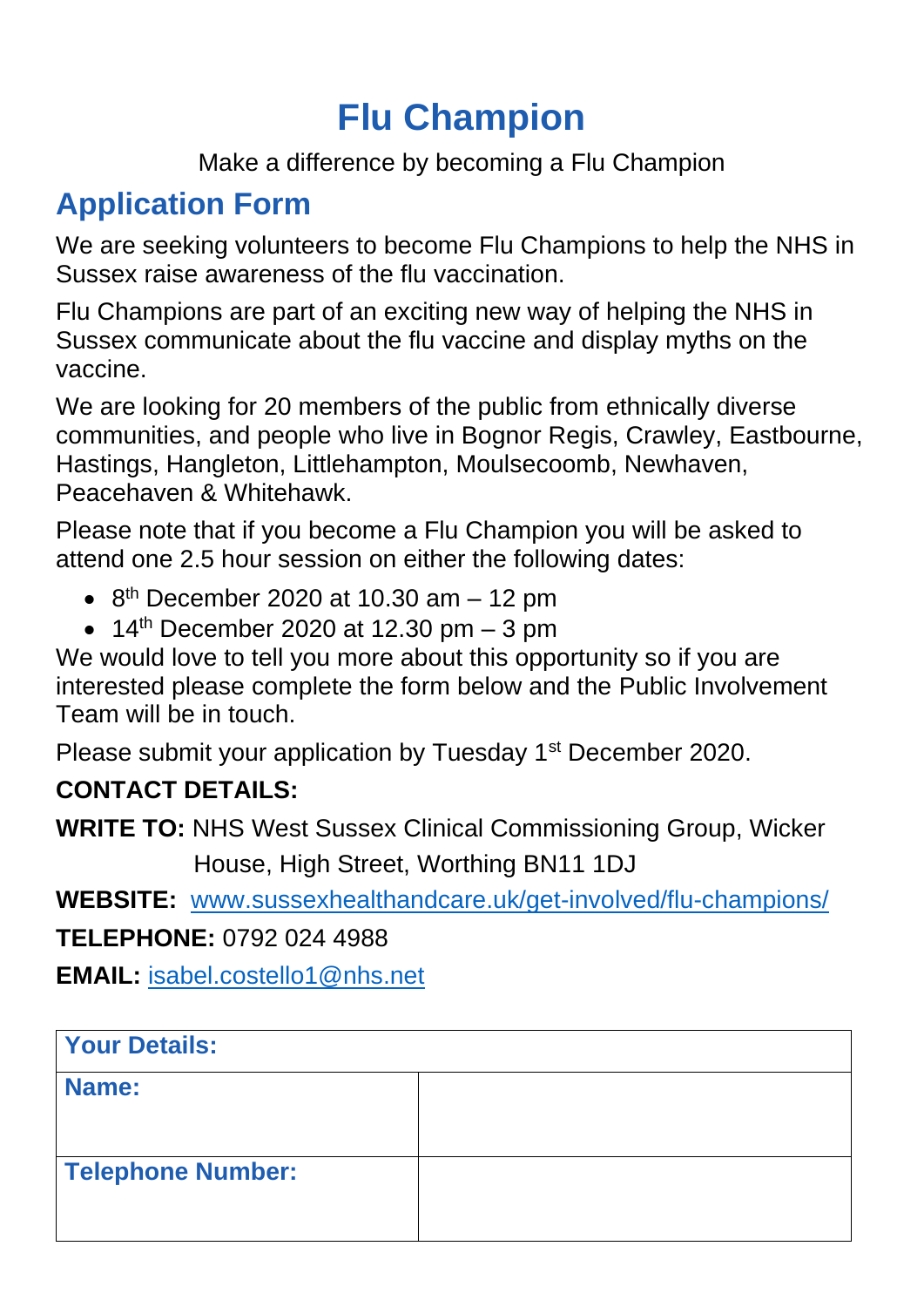| <b>Mobile Number:</b>                            |  |
|--------------------------------------------------|--|
| <b>Email Address:</b>                            |  |
| <b>Best time to</b><br>contact/preferred method: |  |
| <b>Postal Address:</b>                           |  |
| <b>Ethnicity:</b>                                |  |

## **Your skills and areas of interest:**

It would help if you could tell us a little about you; your interests, community and experiences. Please use a separate page if you need it.